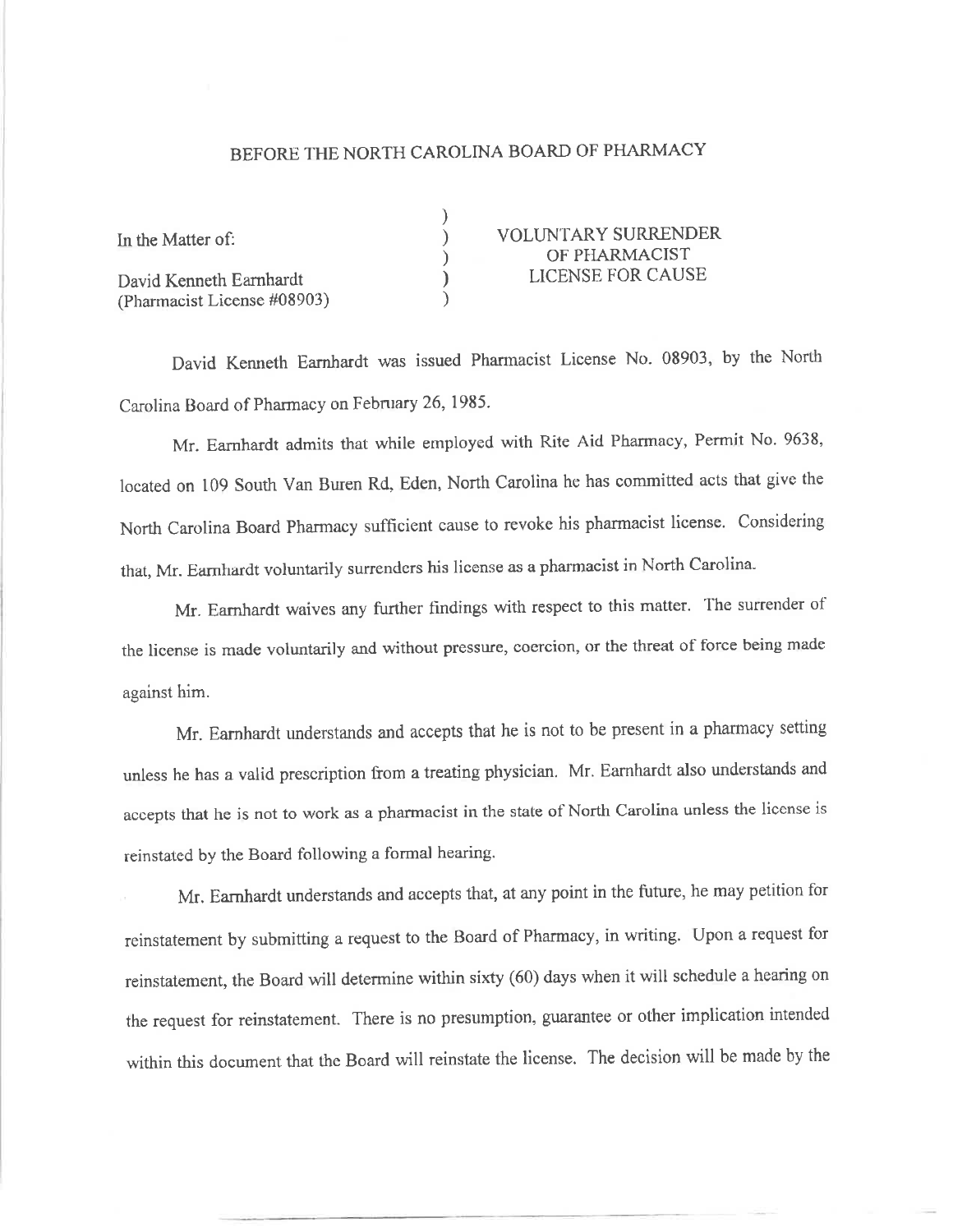Board based on consideration of all available evidence presented at a formal hearing before the Board. The license will not be returned until and unless the Board issues a reinstatement order after any formal hearing.

This the  $25$  day of  $Auyus$ , 2016.

Rang K Purhoff + 8903